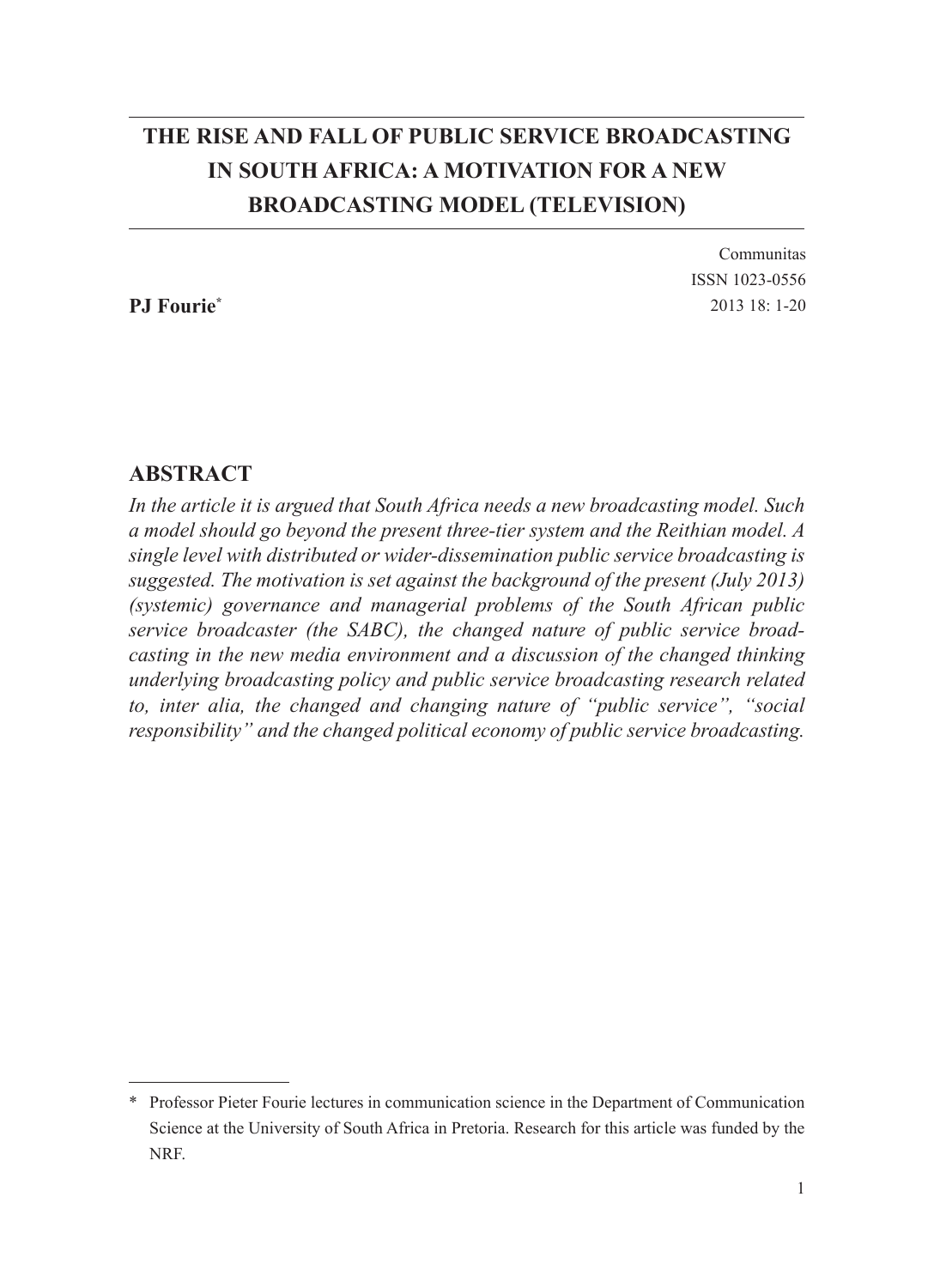### **INTRODUCTION**

The purpose of the article is to motivate why South Africa needs a new broadcasting model. This is done by briefly (1) discussing the present state of the South African public broadcaster related to governance and management as the cornerstone of independent public service broadcasting (PSB); (2) by considering the impact of the new media environment on broadcasting and the impact thereof on the future of PSB in South Africa; and (3) referring to the impact of the changed phenomenology of public service broadcasting on PSB's future. The focus is on television and does not concern radio and new online or internet-based media.

On 10 March 2013 the Chairperson of the Board of the South African Broadcasting Corporation (SABC) and his Deputy resigned. This came after months of political and managerial turmoil in the Board and in the Executive Management of the SABC. This turmoil was preceded by various efforts of the government to interfere with the Board and executive appointments and efforts towards legislation affecting the political independence of the public broadcaster. Besides government interference with and control over the public broadcaster under apartheid (cf. e.g. Louw 1993), recent interference can be traced back to the early 1990s. It started shortly after the demise of apartheid and the adoption of new broadcasting legislation (cf. South Africa 1999). Various South African scholars have dealt with aspects of this history of South African broadcasting including the apartheid government's authoritarian hold over broadcasting and particularly the SABC (as a state broadcaster). See in this regard, for example Duncan and Glenn (2010), Louw (1993), Louw and Milton (2012) and Teer-Tomaselli (2005; 2011).

The new legislation was the result of participatory consultation between key role players in the broadcasting sector, government, and civic society groups, formal inquiries and legislative processes including Green and White Papers, draft bills, etc. (cf. e.g. Fourie 2003; Duncan & Glenn 2010). A key rationale for the new legislation was to turn apartheid's state broadcaster into a democratic public broadcaster and to provide for the liberalisation and pluralisation of broadcasting in South Africa (cf. e.g. Teer-Tomaselli 1993; 2005; 2011).

The mandate of the SABC is firmly based on classic Reithian PSB principles. The principles can be summarised as a broadcasting service(s) which (from a normative perspective) provides a space for free expression and open debate, provides objective and impartial information and news, addresses a variety of social and cultural interests and tastes (plurality and diversity), provides services in as many of a country's (official) languages as possible, gives a voice to minorities in a society, provides educational programming, contributes towards nation-building and a national identity, sets high production and programming standards, and is accessible to as many citizens as possible (universal service).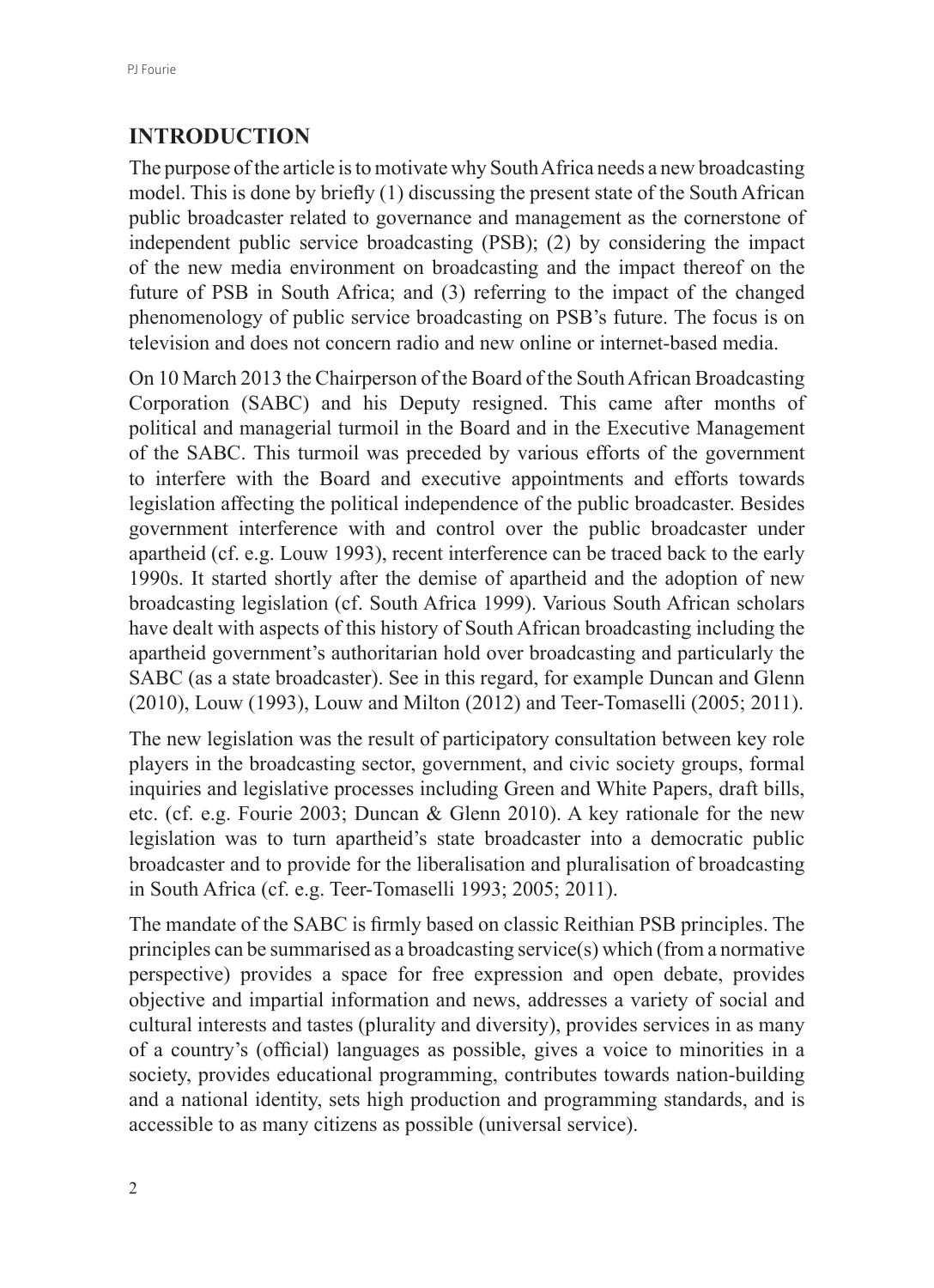The degree to which the SABC has succeeded in fulfilling such a mandate is often questioned and critiqued by scholars, NGOs and the media. However, it should be acknowledged that PSB is universally battling to fulfil a mandate such as described above, leading to its future often being questioned. See in this regard, for example, the research and publications of the research group RIPE (2013). Nevertheless, it can be argued that the SABC is an organisation beleaguered by governance and managerial problems, financial problems, and problems related to production and programming (cf. e.g. Blignaut 2013; Duncan 2008; 2013; Lloyd, Duncan, Minnie & Bussiek 2010; Mbanjwa & Ndlangisa 2013; Media Monitoring Africa 2012; Styan 2013a; S.O.S. 2013<sup>1</sup> ).

In the following paragraphs only the most recent governance and managerial problems of the SABC are discussed. This is done to add to the existing work dealing with aspects of the SABC's governance, management and future by scholars such as Duncan (2006; 2008), Duncan and Glenn (2010), Louw and Milton (2012) and Teer-Tomaselli (1998; 2005; 2011).

### **THE LOSS OF INDEPENDENCE: GOVERNANCE AND MANAGEMENT**

Early in the history of the new (post-apartheid) SABC it was necessary for the then Chair of the Board and later Minister of Communications, the late Ivy Matsepe-Casaburri, to give the assurance that the Board would not allow government to interfere with its independence, neither would the Board and the executive interfere with or influence management and editorial decision-making (cf. Monare 2013:16). The opposite has happened. In 2013, Monare (*ibid*.), for example, writes: "... the broadcaster has known no peace, with the Board trying to appease politicians – or factions within the same party (the ANC). For instance, the Board is supposed to report to Parliament, but the executive tend to interfere, while some MPs are embedded in factional battles, instead of serving the public's interest."

Suffice to say that since 1994 there were various examples of governmental interference with the appointment of members of the SABC's Board and executive officers (cf. Louw & Milton's 2012 analysis of how politics impacted on the governance and management of the SABC).

The most recent case is illustrated by the resignation in March 2013 of the Chairperson of the Board, Ben Ngubane, and the remaining members of the Board. The resignations coincided with accusations of corruption against the Minister of Communications, Dina Pule.

Soon after the appointment of the Board in 2009, problems such as the following resurfaced: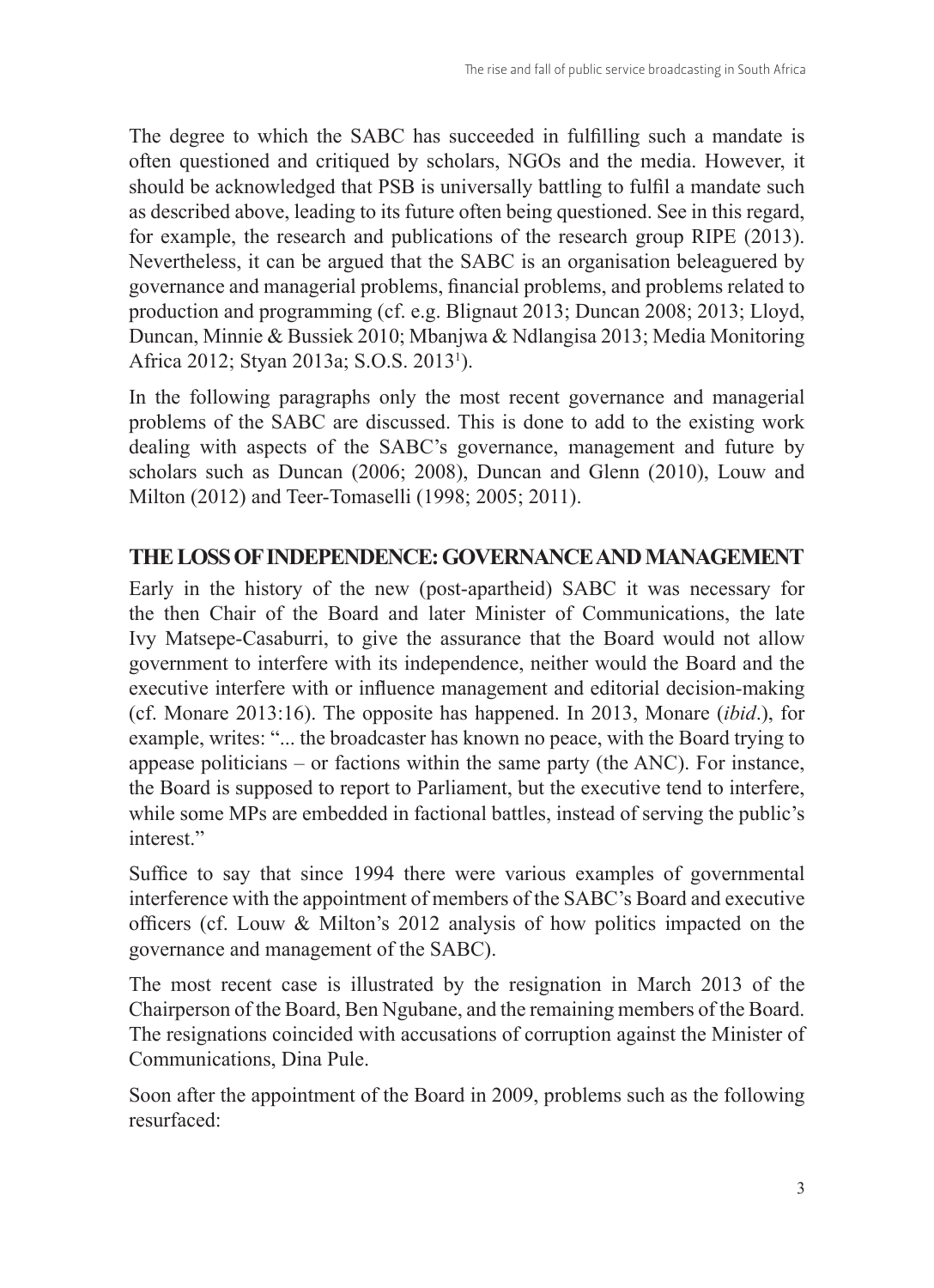- ♦ key corporate governance policies remained unformulated or inadequate;
- a lack of clarity about various policies continued across the entire SABC;
- ♦ a coherent turnaround strategy remained to be overseen; and
- ♦ irregularities in the application of the SABC's own editorial policies continued (cf. S.O.S. 2013.)

These and related problems led to the appointment of three corporate executive officers in the space of two years. In 2010, eight months after the "new" Board was appointment, five senior members of the Board resigned. They gave the following as reasons for their resignation: internal strife in the Board, poor governance and undue interference from the Communications Ministry, a lack of support or political will from oversight structures (e.g. Icasa) to champion the Board's efforts in turning the SABC around, and ministerial interference (cf. S.O.S. 2013).

Ngubane gave ministerial interference with the appointment of the SABC's chief financial officer as his main reason for resignation (Bailey & Nkomo 2013: 1). His, and the resignation of the majority of the remaining members of the Board, left Parliament's Communication Portfolio Committee with no choice but to dissolve the Board and to appoint a new five-member interim Board. The political opposition immediately claimed these appointments had been bulldozed by the African National Congress (ANC), were non-transparent and inadequate, and did not contribute to the embattled SABC and the solving of the broadcaster's problems.

Early in March 2013, the Public Protector, Thuli Madonsela, announced that her Office is stepping up its investigation into "systemic governance failure at the level of the Board and various allegations regarding certain appointments, dismissals and salaries at the public broadcaster" (Blignaut 2013: 1). According to Blignaut, the Public Protector's office has, in the course of two years, received a vast number of complaints about the SABC, outlining improper appointments, unfair dismissals and ethical lapses in governance.

In the months prior to the Board's resignation and shortly after it, the Minister of Communications, Dina Pule, was increasingly exposed by the media for poor management and corruption. She has been accused of mismanagement, including extravagant spending of public money on personal luxuries, favouritism, and the lack of managing the process of digitisation, causing backlogs and placing South Africa on a slide in terms of ICT development and expansion. Pule was also exposed in *The Sunday Times* on 24 March 2013 for allegedly allowing her boyfriend to appoint friends and relatives to the boards of the Post Office, Sentech, the Universal Service and Access Agency (USAASA) and the SABC.

At the time of writing (July/August 2013), the Minister was under investigation by Parliament's Ethics Committee. On 9 July 2013, President Jacob Zuma reshuffled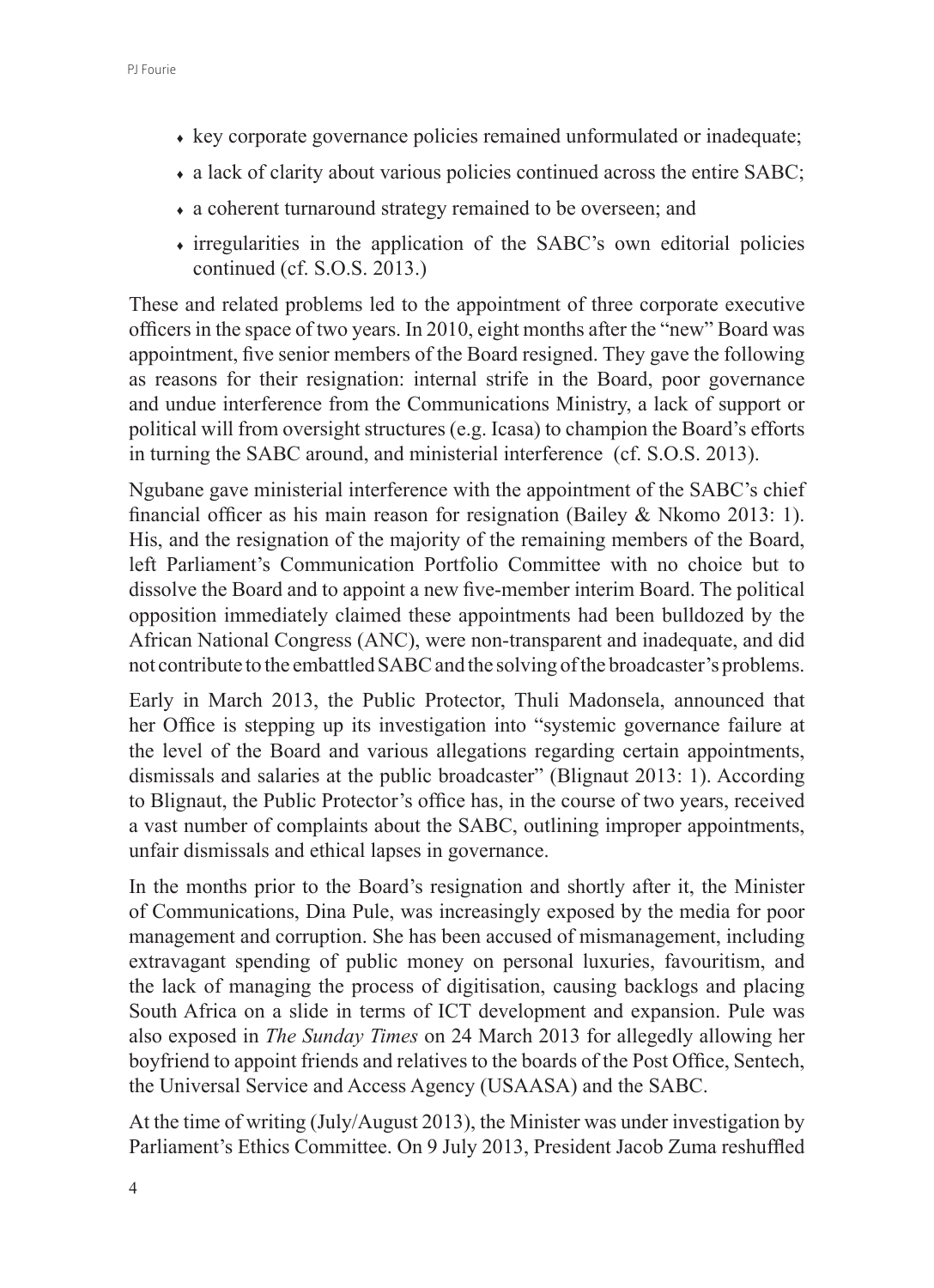his cabinet (for the fourth time in his first five-year term). In the process he got rid of Pule and appointed a new Minister of Communications, Yunus Carrim. In August 2013, Parliament's Joint Committee on Ethics found Pule guilty of breaching the Code of Conduct for Members of Parliament and recommended that the police and the National Prosecuting Authority investigate her case in terms of the Powers and Privileges Act of Parliament. Carrim undertook to pay urgent attention to South Africa's backlog in the fields of digitisation and broadband development (including Internet costs) and to the functioning and effectiveness of the SABC Board and the broadcaster's relation with and to government. In August 2013 new reports about the SABC's financial and human resource mismanagement featured in the media and in Parliament (cf. Styan 2013b: 2; Van Wyk 2013: 1).

Duncan (2013: 4) attributes the problems of the SABC to four strategies which have created a structural weakness in the SABC:

- ♦ A strategy to corporatise the organisation with the purpose to free the state from having to fund it. This has made the SABC even more reliant on advertising, which in turn confused the public broadcaster's mandate and caused institutional instability.
- ♦ An increase of government control (through legislation), giving the Minister of Communications "extensive" powers over the SABC.
- ♦ The SABC centralising its operations in an effort to save costs. This led to, inter alia, the closing of regional offices, less local content, and making the broadcaster less accessible to audiences.
- ♦ A strategy to reduce public accountability.

Elsewhere Duncan and Glenn (2010) ascribe many of the problems experienced, especially with public television in South Africa, to managerial decisions which placed the public broadcaster on a road of marketisation which, according to Fourie (2004), has led to the loss of a public service ethos.

In addition to governance and managerial problems, questions are asked regularly about the SABC's editorial independence, the SABC's financial management, and about programming and production problems.

As far as editorial independence is concerned, many examples can be cited of political favouritism leading to meddling with programme content and the shelving and rescheduling of programmes, leaving opposition parties in Parliament to call for an investigation into political interference in the SABC (Mouton 2012; Strydom 2012).

In terms of financing, the need for a new model is increasingly raised. The SABC's reliance on advertising as its main source of income places the SABC on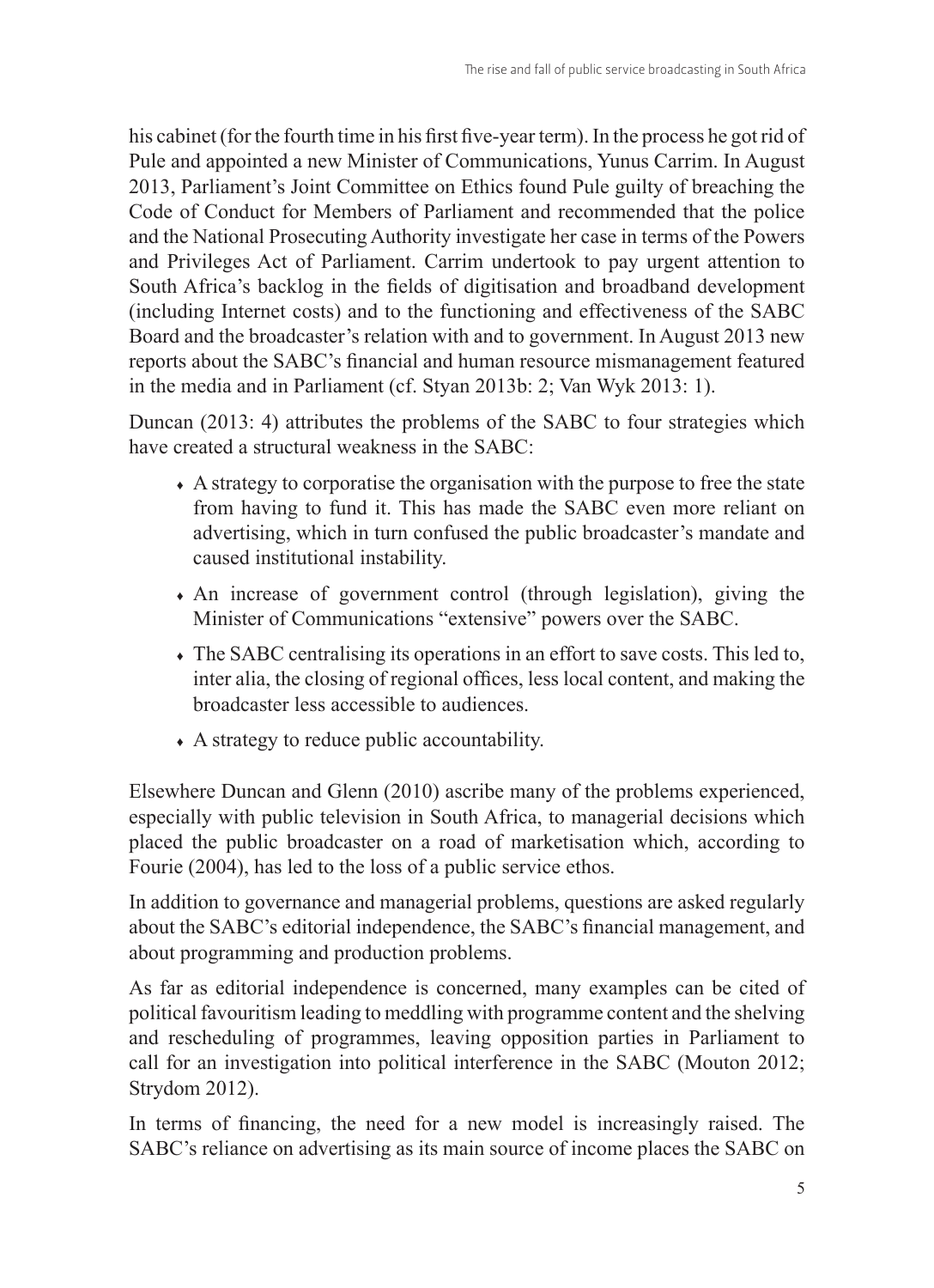a high level of (unfair) competition with the private sector and it can be argued undermines the broadcaster's remit to address audiences first of all as citizens and not as consumers. In 2013 almost 87% of its income came from advertisements, 11% from licence fees, and the remainder from government which was earmarked for educational programmes (Green 2013: 3). This makes the SABC one of the only public broadcasters in the world that has to rely almost exclusively on commercial revenue to fund its operations.

In 2010, Lloyd *et al.* (2010: 146-173) gave a comprehensive analysis<sup>2</sup> of the SABC's financial position. They concluded with arguments in favour of a new funding model, taking into account, inter alia, performance indicators and transparency. According to the authors, such a model will be the only solution to the Corporation's financial woes.

In relation to programming, production and technological development, several issues exist. Whereas the SABC as the public broadcaster is especially expected to contribute to education, nation-building and national identity (see earlier reference to the principles of public broadcasting), the topic of local content<sup>3</sup> as one of the main programming and production vehicles for such a contribution is particularly relevant.

In this regard, Media Monitoring Africa found that in terms of local content, 28% of the SABC's broadcasting time was repeats. The report also found that despite a commitment to language diversity, English dominated, and was used in 76% of the SABC's programming. The most broadcast genre was soap operas<sup>4</sup> (cf. Media Monitoring Africa 2012: 9-29).

In regards to technological development, the SABC is negatively affected by especially the government's floundering with decisions about digitisation. This has been the case since 2001, and has caused the deferment of the implementation date a number of times. The original switchover date of 2008 has been moved to 2015, leaving South Africa to lag behind neighbouring countries such as Botswana, Lesotho and Tanzania and negatively impacting on the SABC's capacity to expand (cf. Hoffstatter 2013).

In addition to government interference causing the SABC to lose credibility, the problems briefly referred to above add up to a public questioning of the value of a public broadcaster. Such questioning was most recently expressed in the media by Thlabi (2013: 2) when she wrote:

I can confidently say that the commercial media in South Africa have taken up the roles of whistle-blower, social worker, legal adviser, trauma councillor, fundraiser, and so forth. I know for a fact that employees in commercial media are doing more for the community than all the channels of the public broadcaster together. Community radio and TV channels are also doing amazing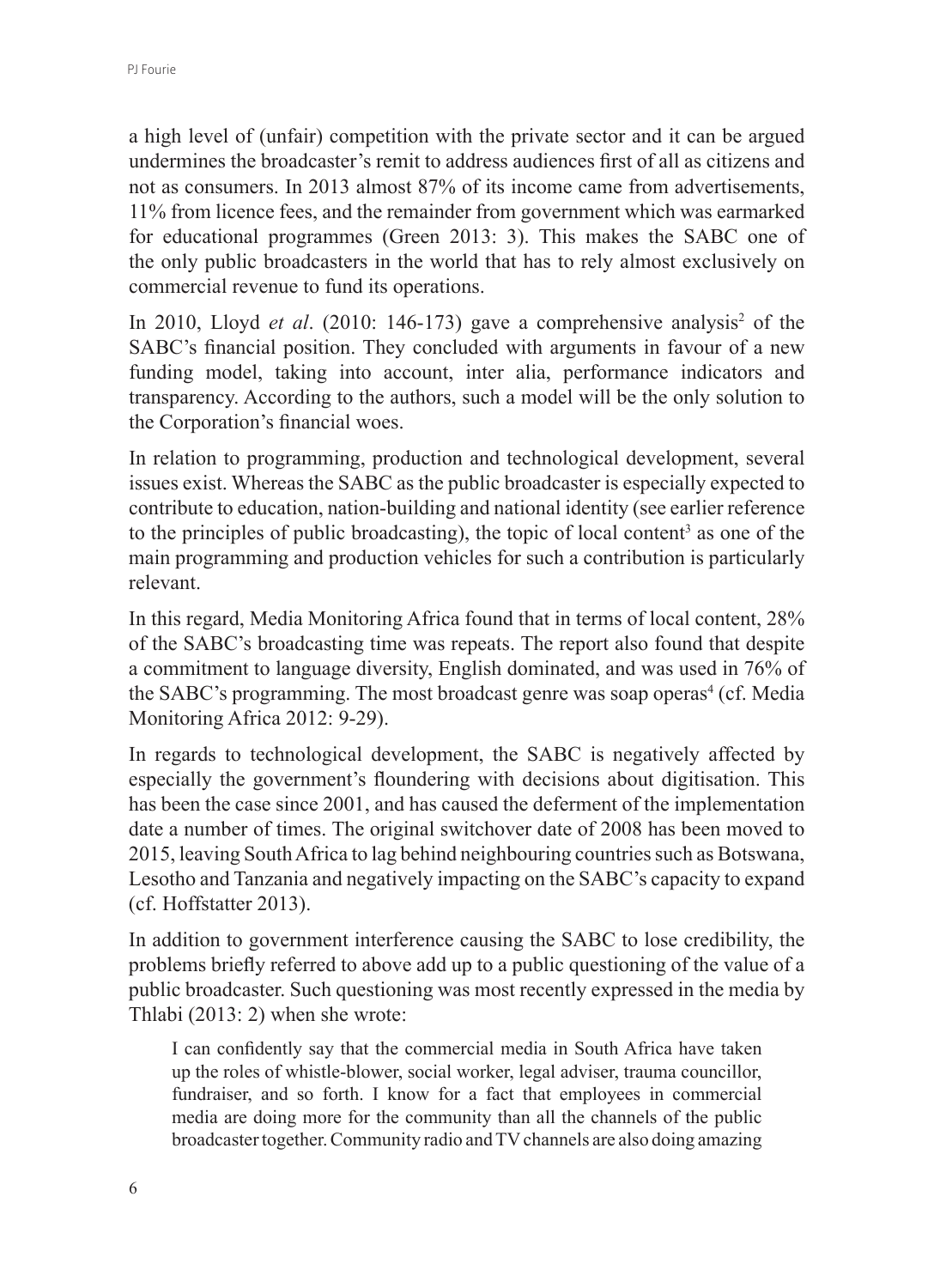work not only in broadcasting content, but in highlighting the problems of the communities they serve. So do we need the SABC? No, we do not. It may not be dead yet, but it is definitely on the verge of becoming obsolete.

In the same vein, and in favour of private broadcasters, *Business Day* (2013) wrote in an editorial on 12 March 2013:

South Africa is [as a result of the crises at the SABC- PJF] consequently getting very little TV and radio, while commercial broadcasters have to compete against the enormous, publicly funded behemoth. The deep irony is that they [commercial broadcasters] are managing to do so successfully. Even without the subsidies and tax infusions and the huge infrastructure advantage enjoyed by the SABC, e.tv, for example, is doing quite well, as are some of the private radio stations, an extraordinary indication of the impotence at the SABC.

To conclude: Of all the problems the SABC may experience, and despite the inherent attributes and possibilities of PSB in terms of access, addressing a diversity of public needs, etc., it is government interference and assaults on the political independence of the SABC that threatens the future existence of the SABC most. It should, however, be acknowledged that such interference is not only a South African problem but a structural and endemic problem of public service broadcasting as such. It is one of the main reasons for the questioning of PSB's future and an almost universal search for a new broadcasting model (at least as far as public service television is concerned). In the new media environment, which is far more democratised than has been the case in the era of scarce frequencies and top-down approaches to audiences, government interference in the governance and management of a broadcaster has become indefensible and poses a far greater threat to a broadcaster's existence than has been the case in the past.

A fundamental reason for South African PSB being prone to government interference may be found in the initial British PSB model, or the so-called "Reithian" model (cf. Hallin & Mancini 2004). This model was (is) deeply informed by principles of social engineering in a uniformed society. With hindsight, it can be argued that this model was never appropriate for the South African society with its diverse cultures, languages and economies. It is a model exposed to political misuse as has happened under British colonialism, thereafter by the National Party for the propaganda of apartheid ideology, and lately by the ANC government for its own political agenda (cf. Duncan 2006; 2008; Fourie 2009; Teer-Tomaselli 2011). Replacing the model is becoming increasingly unavoidable.

#### **THE NEW MEDIA ENVIRONMENT AND PSB**

Moving away from the SABC, a second main reason for a new model is the changed media environment brought about by developments in communication and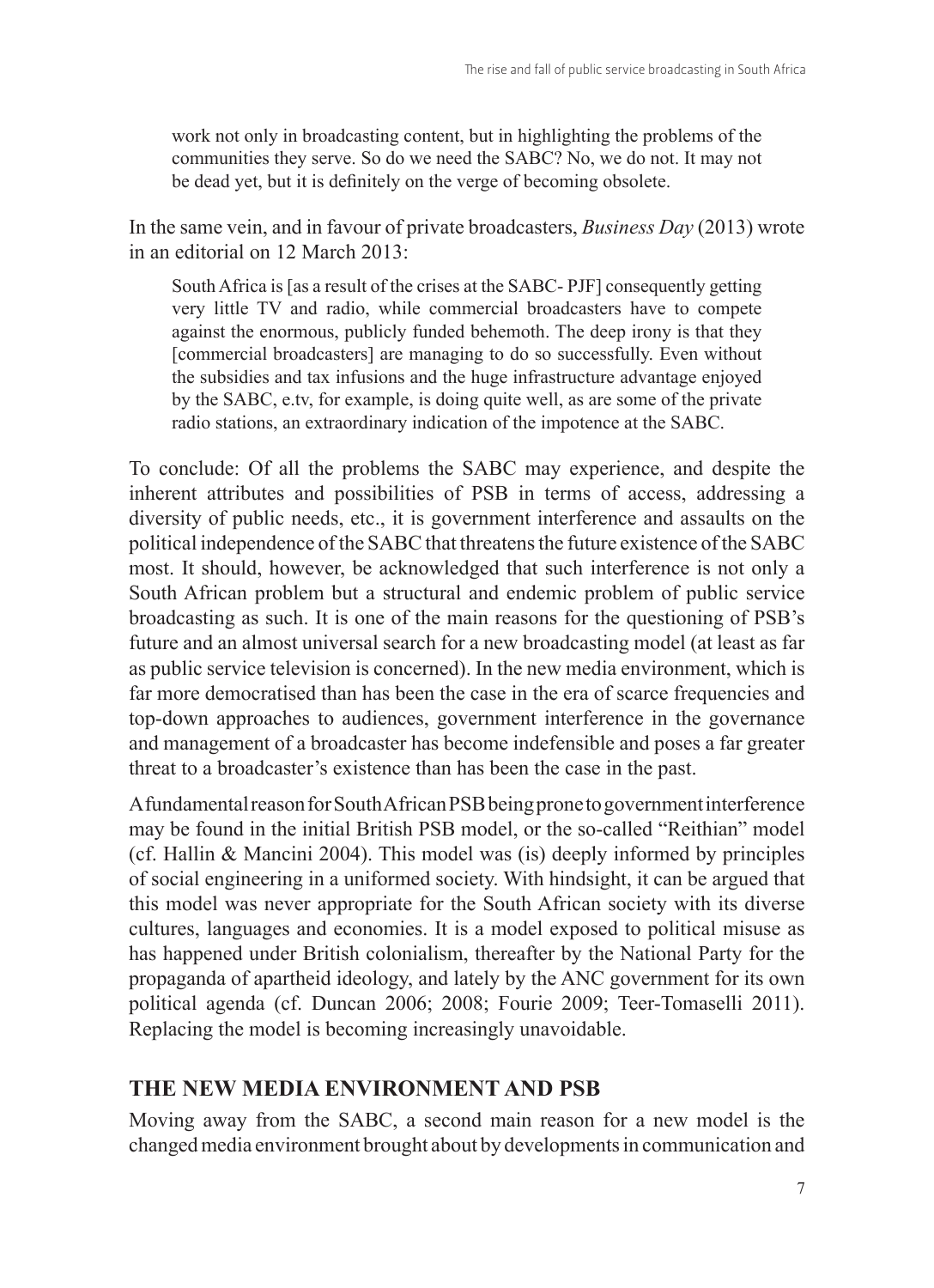information technology (ICT). Amongst many consequences, ICT has eliminated one of the main reasons for PSB coming into existence in the 1930s, namely the scarcity of broadcasting frequencies. New broadcasting technology has expanded frequencies and their scope and therefore the availability and potential availability of stations and channels.

The new media environment is characterised by new distribution platforms giving rise to multi-media approaches, a bigger diversity of media, a high level of interactivity between communicators and users (audiences), the convergence of public and private media, a blurring of media genres, niche markets and changed audiences with new viewing habits (from linear to non-linear viewing), uses and needs. As Bardoel and d'Haenens (2008: 341-342) write, the new media have created a fuller broadcasting environment with new media taking over the binding role of the traditional mass media.

Most of all, the new media environment is characterised by digitisation. Digitisation makes the achievement of access goals (one of PSB's main principles) easier. By providing possibilities and opportunities for more voices, digitisation requires new ways of thinking about the democratic role of broadcasting, what constitutes democracy, different kinds of democracy, and different relations between the media and democracy. The multi-platforms created by and through digitisation also make it easier to address minority audiences, a diversity of interests, and provide more opportunities for the production of quality programming. In short, digitisation weakens public broadcasters' justification that (only) they can play a role in the provision of universal access and in producing quality programming for various and diverse audiences (cf. Debrett 2009: 809-810).

In so far as the financing of PSB is concerned, "… the traditional threefold task [of PSB-PJF] as formulated by Reith (information, education, entertainment) is no longer an adequate basis for the operation and financing of PSB" (Coppens & Saeys 2006: 263). In the new media environment, broadcasting has (or can) become multi-functional in a networked, interactive mass communication environment. This, as well as the possibilities of an increase of hybrid-funded broadcasters, broadband piloting of programme and programme concepts, the targeting of particular audiences, on-demand media, and increased competition, should form the guiding principles for funding.

South Africa and PSB in South Africa have not escaped any of the above characteristics and consequences of the new media environment. To the contrary, the new media and media environment have also made the justification of PSB as a separate kind of broadcasting (within the present three-tier model) with an exclusive mandate, regulatory protection and financial advantages in South Africa fragile and insecure. It is this uncertain future of PSB that has been dealt with in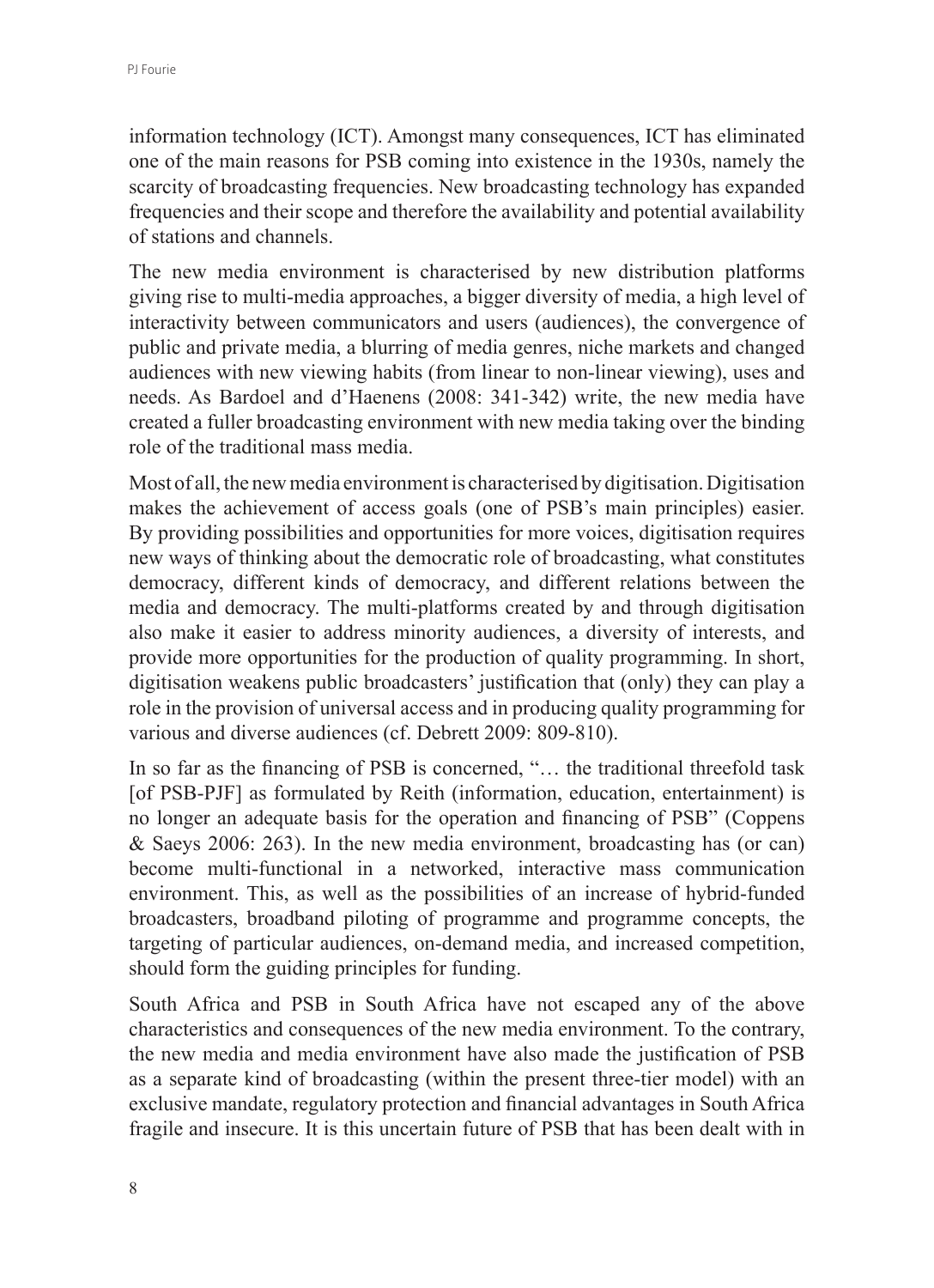depth by the international research group RIPE (2013) and in South Africa by, for example, Teer-Tomaselli (1998; 2011).

In the European context the uncertainty and fragility of PSB has also necessitated recent research by the European Broadcasting Union under the combined title of *Vision 2020*: *Future Strategies for PSM*. A preliminary indication is that in a new European broadcasting model PSB will have to exist only as a "unit" amongst various broadcasting platforms (cf. Bierman, Leurdijk & Suárez-Candel 2013).

## **NEW THINKING ABOUT BROADCASTING**

Besides the new media environment, a fundamental reason for a new broadcasting model is the new "phenomenology" of broadcasting dictated by, inter alia, the changed nature of social responsibility, public interest, public opinion and the new public sphere, the changed nature of broadcasting as mass communication and the changed political economy of public service broadcasting.

Over a period, many academics have become uncomfortable with PSB as a concept and as a model. In many conferences, seminars and publications the problems besetting PSB have been and are analysed and solutions to the problems are suggested. The topic has been dealt with from the perspectives of different mass communication theories emanating from different policy paradigms (cf. e.g. RIPE 2013).

A recent conference at MIT on the topic of *Media in Transition 8: Public media, private media* (May 2013) pinpointed the following as key theoretical issues in PSB (and new media) research: The thin line between public and private media and how that affects or may affect broadcasting models and regulation; the shifting nature of the public and private at a moment of unparalleled connectivity; new notions of the socially mediated public; unequalled levels of data (information and content) via new media; the ways in which specific media challenge and reinforce certain notions of the public or the private; and the ways in which specific texts (content) dramatise or imagine the public, the private and the boundary between them.

### **The changed nature of social responsibility and public interest**

Social responsibility is no longer the exclusive domain of state departments, public organisations, and public broadcasters (cf. Bardoel & Brants 2003: 181-182). New economic (liberalisation, privatisation and internationalisation), market, social and political contexts (deregulation and self-regulation) have transformed the ways of thinking about who is responsible for social responsibility, what is social responsibility, what is needed in terms of social responsibility and what is in the public interest. For example, many South African private corporations, industrial companies, the banking sector, etc. are involved with social projects of various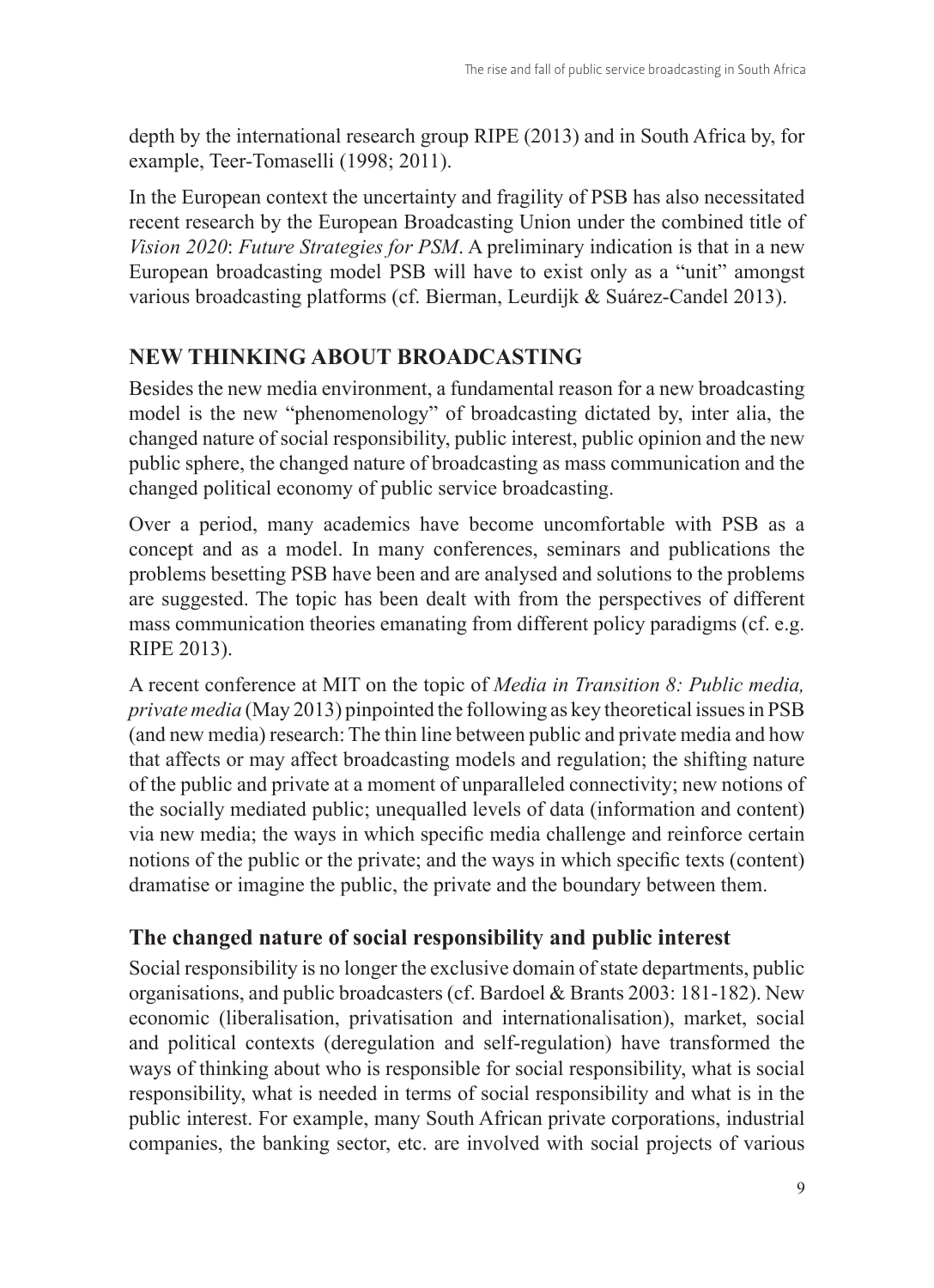kinds, including corporate social responsibility programmes. Apart from media companies themselves being involved with social projects, all the projects involve the use of the media (including public and private broadcasters) in campaigns related to building public awareness, expressing public needs and achievements and the need in South Africa for nation-building.

In terms of the regulation of social responsibility, Bardoel and d'Haenens (2008: 348-349) argue that there has not been an end to state responsibility, but that it "... is important to find the right mix between the 'co-regulation' and regulated 'selfregulation'" of social responsibility. To this can be added that the state still plays an important, albeit shared, role but is no longer the only designated role-player for the provision of public service (including broadcasting as a public service).

In addition to the changed nature of social responsibility, it is increasingly difficult to define concepts such as "public service", "public good" and "public sphere". From this stems the growing impossibility to motivate the continued existence of institutionalised PSB based on a mandate defined in terms of old definitions and understandings of "social responsibility", "public service" and "public good". At the same time it is increasingly difficult for private broadcasters to claim that they do not have a "public service" or that what they are doing are not in the "public's interest".

The changed nature of social responsibility, and with that of what constitutes public service, leads to the following question: Is the term "public service broadcasting" still appropriate? In South Africa, in terms of the variety of content and genres offered by various broadcasters, it can be argued that the term "public service broadcasting" or "public broadcasting" is confusing, if not misleading. It is increasingly difficult to distinguish between the programming of the public service broadcaster and that of private broadcasters. They all offer (in the same ways) news, sport, games, soap operas, music, art, travel, food, local music, pop, jazz, etc. In terms of licensing, they all have to comply with the same content and quality regulations monitored by Icasa and the Broadcasting Complaints Commission of South Africa (BCCSA). Given the changed nature of social responsibility and the growing uncertainty of the term "public service broadcasting", the term is increasingly replaced with simply "public media" (cf. e.g. Bierman *et al*. 2013).

#### **New characteristics of broadcasting as mass communication**

The changed nature of the phenomenology of broadcasting as mass communication also underlies the need for a new broadcasting model. The new nature is underlined by two prominent characteristics of "new" broadcasting, namely interactivity and intertextuality.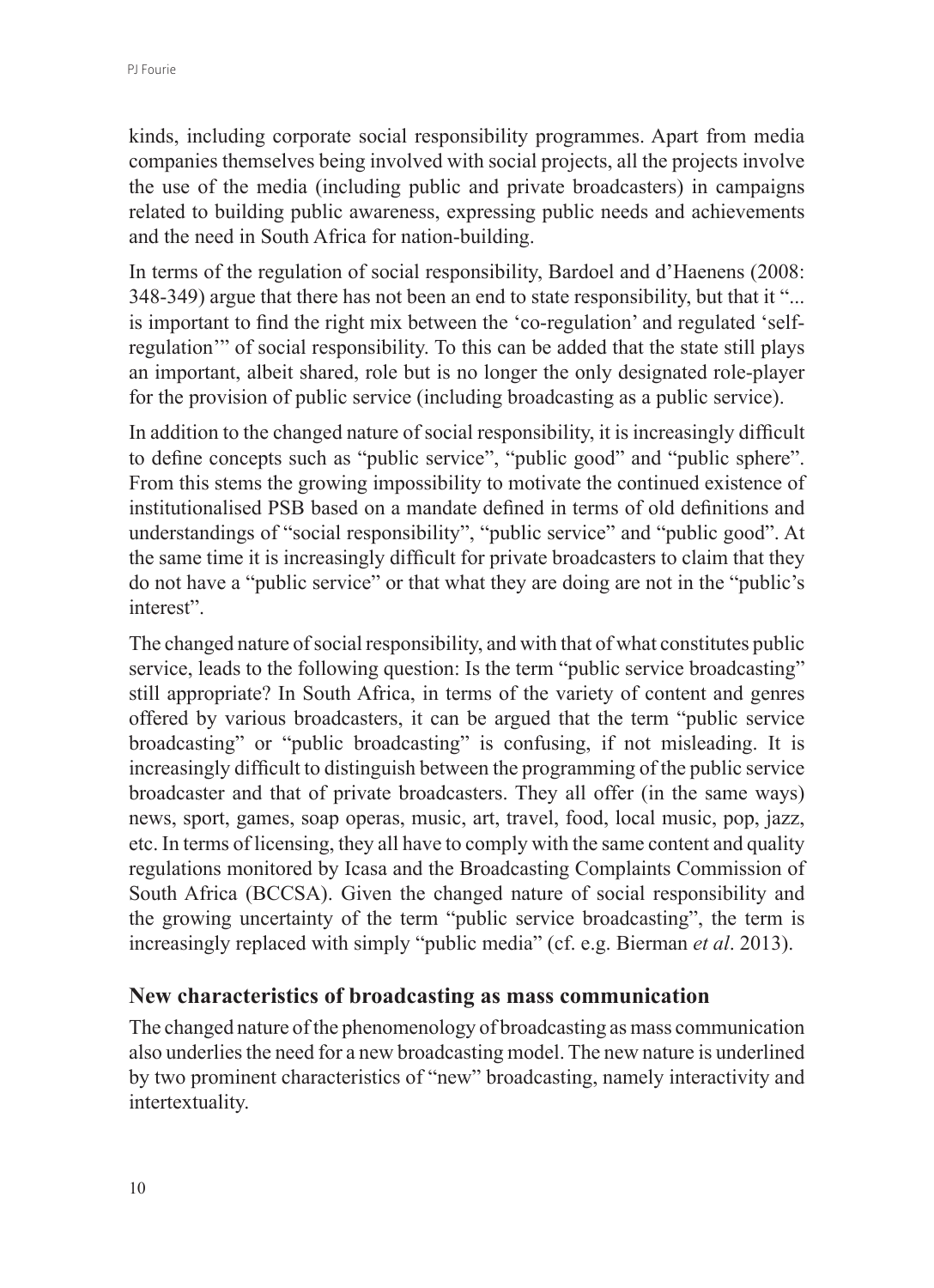Broadcasting can no longer be described in terms of a simple linear model from sender to receiver or in terms of top-down relationships. Dialogue, interaction and feedback constituting interactivity have become the essence of broadcasting. Interactivity between programme producers, presenters, journalists, etc., defines present sender-audience relationships. This new relationship defies the paternalistic and authoritarian attitude underlying traditional PSB-audience relationships (i.e. we (the broadcaster) know better and for your (the audience's) good we are the best to inform, teach, entertain, persuade and influence you). In the new social media environment it is often also difficult to clearly distinguish between a sender(s) and a receiver(s).

Likewise intertextuality, and through it narrative accrual, is an outstanding characteristic of "new" broadcasting. "Narrative accrual" refers to the accumulation of the meaning of media content on a specific topic through different media and genres, for example, the accumulation of meaning through the programming (content) of both public and private broadcasters (and all print and online media) on a specific topic. The new media environment implores the need to broaden the definition of intertextuality far beyond media genres and media content on a single channel or on the different channels of a particular broadcaster. Intertextuality (and narrative accrual) should be understood in terms of intra and inter media content and eventually the intra and inter media production of meaning, creating a semiosphere of mediated meaning. What this boils down to is that a public broadcaster is but one medium out of many (broadcasting, print and online) contributing to the circulation of messages, meanings and opinions in a society.

#### **The changed political economy of public service broadcasting**

From research about the political economy of broadcasting (cf. Jakubowicz 2011; Duncan 2006) it is clear that broadcasting, including PSB, has moved from a service to a market economy. It is therefore almost obvious that the "classic" market failure argument is again prominent in discussions (including discussions of access and universal service) on the future of PSB. The market failure argument has, however, lost its validity in the new media environment. The old argument is that being market and profit driven, private broadcasters will and cannot have as a primary goal the production of quality programmes and will and cannot meet universal access targets usually expected from a public broadcaster as part of its mandate.

However, as seen above, the nature and understanding of social responsibility and public service as well as the phenomenology of broadcasting has changed. With the increased acceptance and acknowledgement of its social responsibility, the private sector plays an increased role in the delivery of public services, including the broadcasting of programming and social marketing usually associated with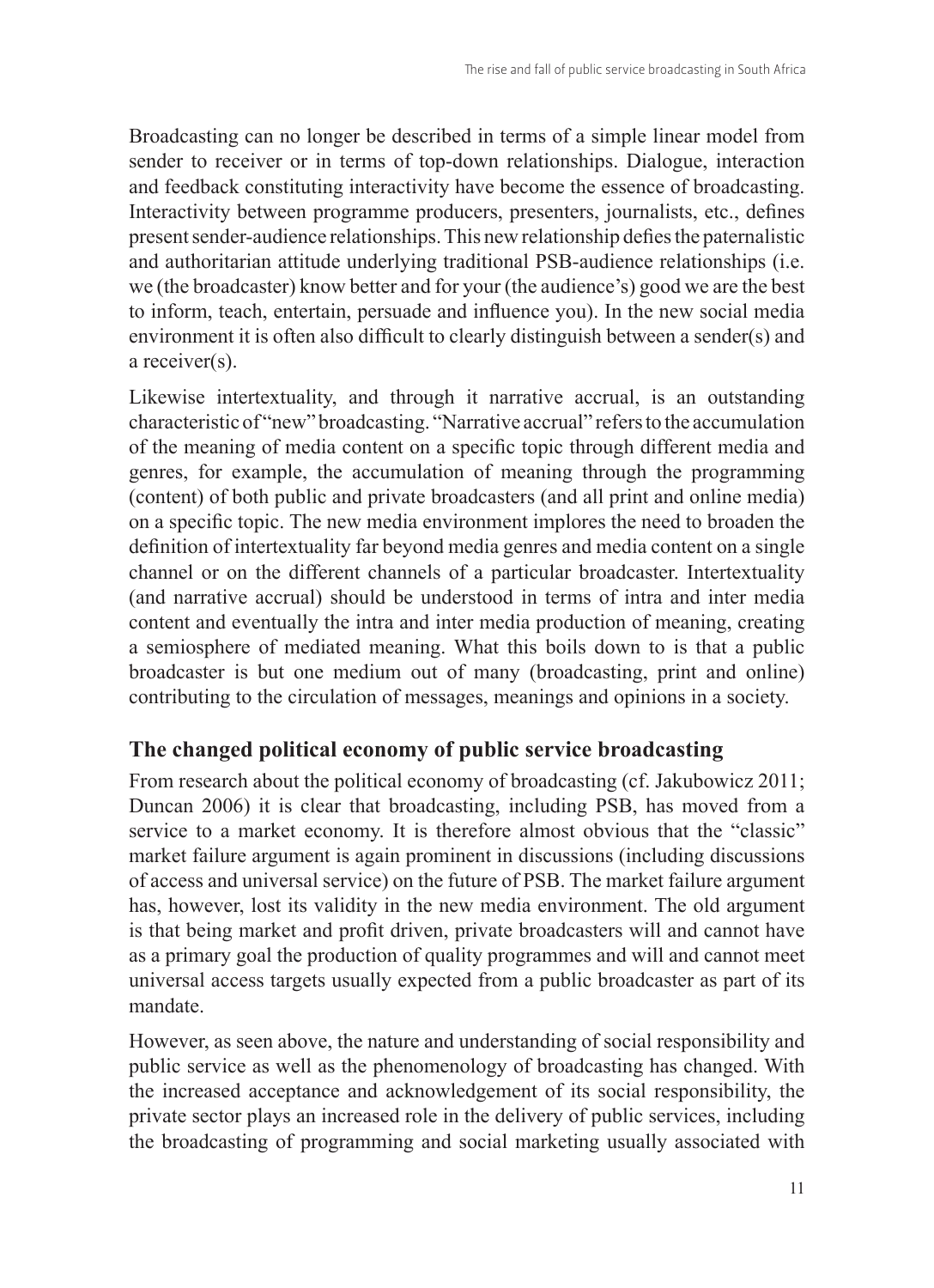public service broadcasters. In terms of access, new media have created increased and widespread access to broadcasting of all sorts.

In terms of programming, the SABC (as most public broadcasters) and private broadcasters have moved away from what Jakubowicz (2002) (also see Bardoel & d'Haenens 2008: 344) calls a "monastery model" to a "full portfolio model", that is a model of programming encompassing all broadcasting genres. In terms of increased access to programming, there is also no rationale (or policy) prohibiting South African private broadcasters from offering a full portfolio, including socalled "PSB programming", unless a broadcaster chooses a niche market which would, in any case, be in line with a pluralistic model. With digitisation the possibilities of offering a full portfolio will increase as the number of channels and platforms, together with competition, increase.

### **The 'undefinability' of public service broadcasting**

From the above it is clear that it is becoming increasingly difficult to define PSB. Although policy is usually explicit in describing the mandate of public broadcasters, descriptions of what public service content and form are, are in essence non-existent. At best, there are vague guidelines. Defining PSB as a phenomenon or as a genre or as a unique kind of broadcasting being different from other forms of broadcasting is near to impossible. From a phenomenological point of view, all forms, genres and/or kinds of broadcasting are intrinsically public and all forms of broadcasting provide a service, whether it is to inform, to entertain, to educate, to influence and manipulate, to provide a platform for dialogue and debate, or to play a surveillance role.

To conclude with Jakubowicz's (2011: 212) argument: If the role [functions] of the broadcaster is taken as the determent in the naming of the kind of broadcasting to be expected from a broadcaster, and if the broadcaster in a young and developing country is expected to play a national and educational development role [as public broadcasting has always been expected to do or has as its main function], then national broadcasting instead of public service broadcasting may be a more appropriate name in the sense of expecting the programme content to play a role in nation-building, in creating and sustaining a national and social identity, and in educating audiences about health, agriculture, the economy, religion, morality, culture, etc. However, it can be argued that this can be done through numerous genres by both public and private broadcasters. The term "national broadcasting" also carries a negative connotation and can easily be understood to mean state broadcaster or a broadcaster being misused to be a state broadcaster.

The "undefinability" of PSB also makes the distinction in South Africa's present three-tier model between public, private and community broadcasting increasingly superficial, especially as far as television is concerned.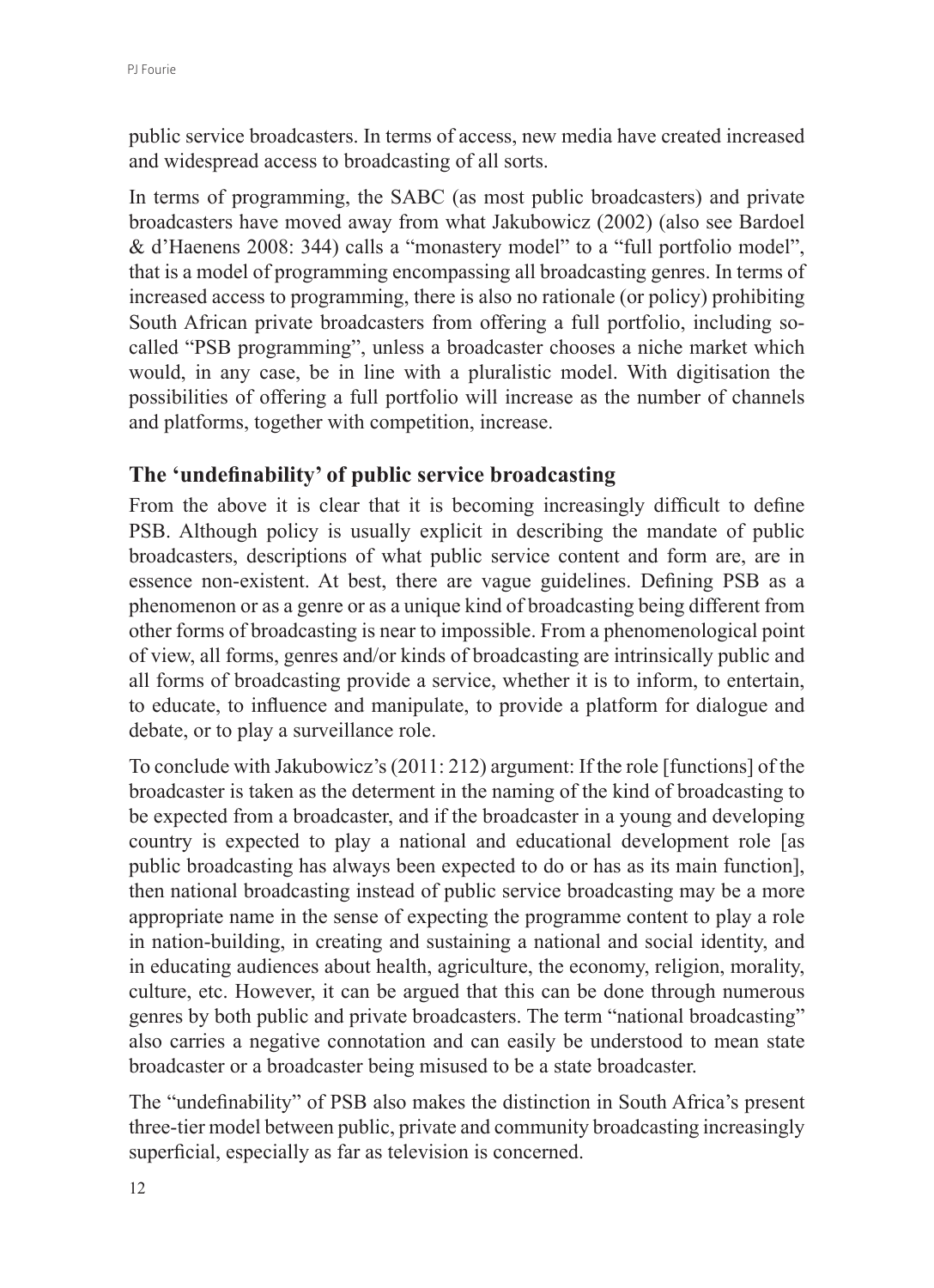## **TOWARDS PRINCIPLES FOR A NEW BROADCASTING MODEL FOR SOUTH AFRICA**

Taking into consideration the state of PSB in South Africa (and in the rest of the world), the implications of the new media environment for PSB, and changed thinking about the nature and future of PSB it is clear that South African broadcasting policy will need to adapt to what Mansell and Raboy (2011: 1-21) describe as a new policy paradigm. This paradigm is guided by finding an appropriate role for the state in communications policy in the new communications environment and adapting policy to confront issues of content, audiences, access, social justice, different understandings of democracy and democracy in a global context, the changed relations between state, the market and civil society, and broadcasting communication as a social priority on the same level as, for example, education and health policy.

In an effort to move towards a new paradigm for new PSB television broadcasting policy in South Africa, this author has argued in previous work on PSB policy (cf. Fourie 2005; 2010) for distributed PSB. This was done on the basis of a distinction and description of PSB as a specific genre. The genre was (broadly) described as content related to the development of audiences in matters of national development, national history, politics, culture and identity, and adhering to the principles of distinctiveness and creativity.

As such this work can be described as being in the domain of moving away from institutionalised PSB. Jakubowicz (2011: 211-212) also refers to proponents "who advocate moving away from thinking of PSB solely in terms of particular institutions and dissociating 'public interest content' from institutional frameworks (such as PSB organisations) specifically created to provide it". He shows how proponents argue that commercial broadcasters can also provide PSB or may be required to provide it, and refers to the New Zealand<sup>5</sup> example and how such a scheme has also been proposed in the UK by the Department of Culture, Media and Sport and the Department for Business, Innovation and Skills (DCMS 2009).

In agreement with this view, this author has maintained that the SABC should be replaced with an agency responsible for the distribution of public service programming. Such programming was defined as a "PSB genre" (see above) encompassing the principles of "traditional" PSB. It was argued that all the broadcasters in the country should be expected to broadcast programmes that comply with the principles of a "PSB genre" and that broadcasting public service programming should be a prerequisite for a broadcasting licence. In terms of funding, it was argued that all broadcasters should receive an incentive for the production of quotas of PSB programming. In terms of regulation (monitoring the broadcasting of PSB quotas), South African local content policy and the South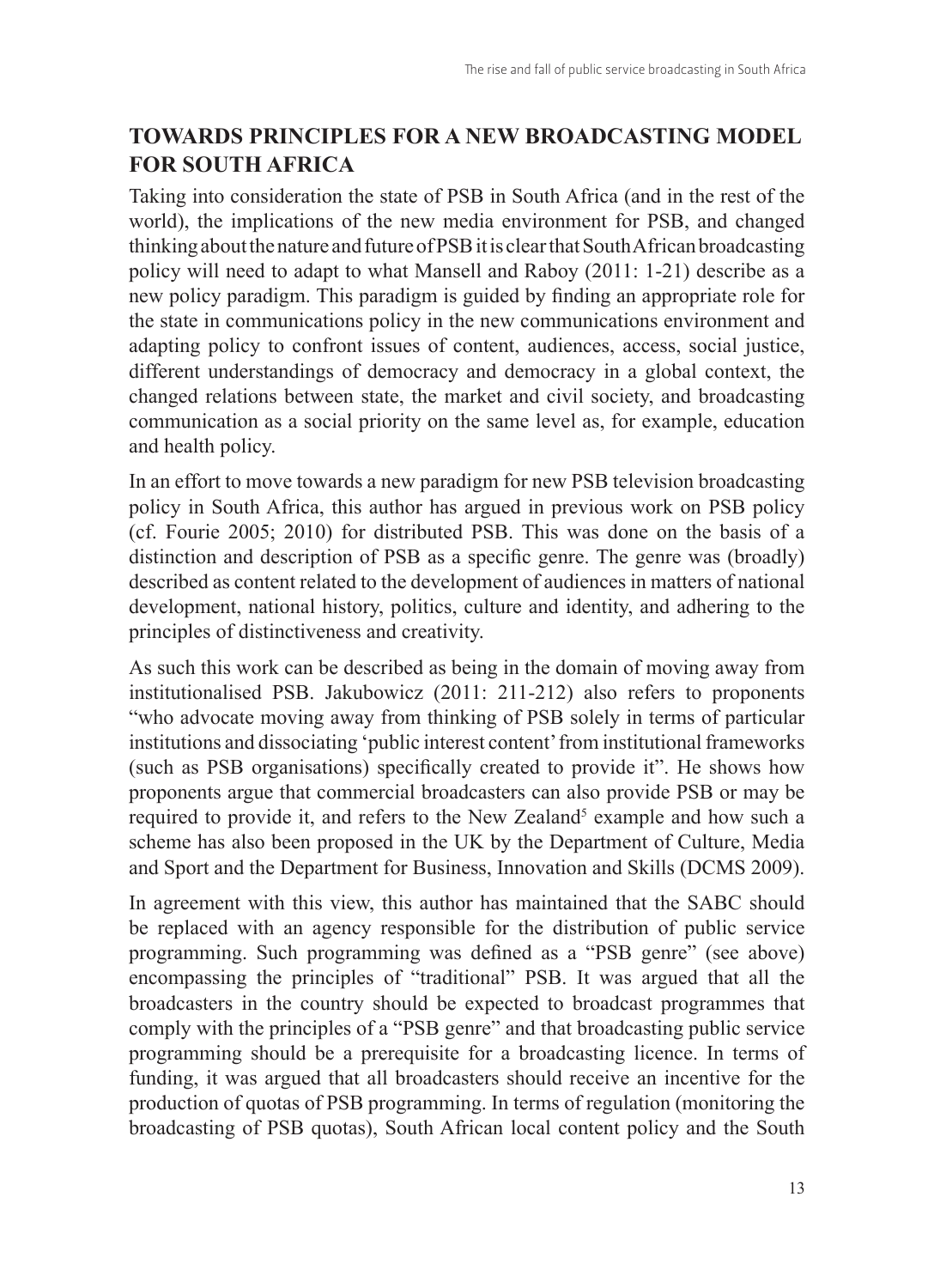African Media Development and Diversity Agency<sup>6</sup> were suggested as a model. A key argument was that distributed PSB would stimulate the South African production industry and that it would expose (give access to) more people to more "*public* service content".

However, given the reality of new media and the new media environment, PSB has become almost impossible to define. Therefore, to distinguish, describe and regulate PSB on the basis of a "PSB genre" is problematic, if not impossible, even if it is on the basis of distributed instead of institutionalised PSB. This, together with the need to acknowledge the new economy of broadcasting and the "new" phenomenology of broadcasting, requires a more open model geared towards the development and expansion of broadcasting. With this in mind a new South African broadcasting model will have to do, amongst others, the following:

- ♦ move from a three-tier system (the distinction between public, private, community) to a single broadcasting system;
- ♦ make a clear differentiation between radio, television and online media within a single broadcasting policy wherein, for television, as an example, the following would apply:
	- a *wider-dissemination model<sup>†</sup>*, in which all the broadcasters are expected to comply with a prescribed quota of *original local content* (assuming that *local content* inherently encompass the characteristics of PSB related to content);
	- a broader definition and prescription of "local content" to include quotas per genre distributed over different genres and including documentary and investigative journalism besides magazine, drama, news, sports, music and games;
	- the exclusion of repetitions counting towards local content quotas; and
- ♦ institute a broadcasting agency as a monitoring body.

Finally, a new model will need to:

- ♦ achieve a balance between economic and non-economic goals;
- acknowledge the diversity of broadcasting forms and platforms;
- support the production of a diversity of language and cultural services;
- ♦ depart from a broader understanding of social responsibility and public service;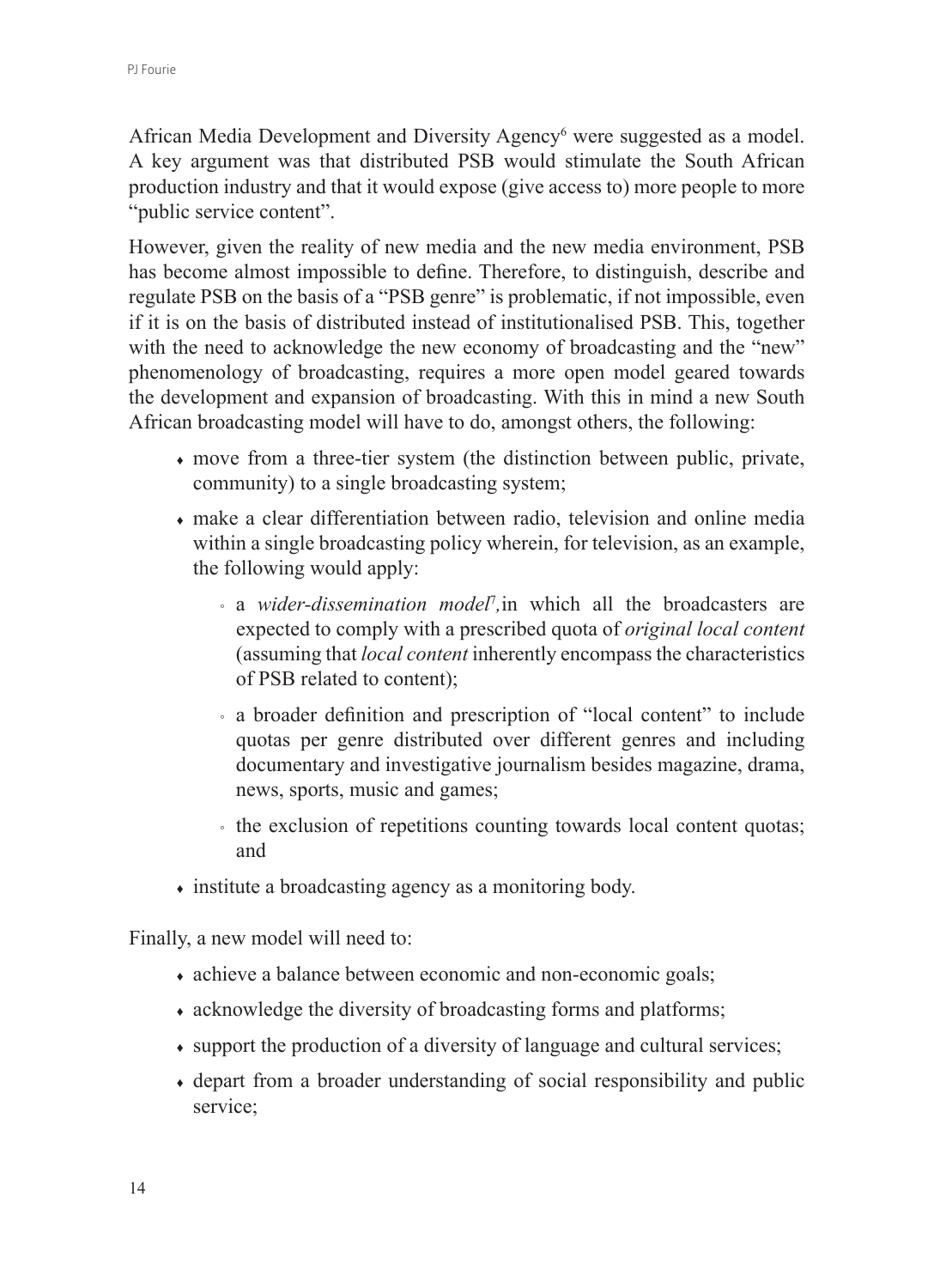- ♦ achieve "institution-neutrality" (Jakubowicz 2011: 212); and
- $\triangle$  strive towards universal access.

By moving in this direction, in other words by getting rid of the old category, concept and idea of PSB and by replacing it with an appropriate emphasis on broadcasting as the omnipresent and dominant main mass communication medium in a society, the (inherent) problems specific to PSB and PSB institutions can begin to be addressed, such as political interference, financing the broadcaster, unfair competition and the loss of distinguishable content and form.

#### *ENDNOTES*

- <sup>1</sup> The "S.O.S.: Support Public Broadcasting" Coalition is a membership-based coalition representing unions, NGOs, CBOs, community media, the independent film and TV production sector, academics, freedom of expression activists and concerned individuals. The vision of the S.O.S. Coalition is to create a public broadcasting system dedicated to the broadcasting of quality, diverse, citizen-orientated public programming committed to deepening South Africa's Constitution. See http://www. supportpublicbroadcasting.co.za/
- <sup>2</sup> See *Public Broadcasting in Africa. A survey. South African Country Report* (Lloyd *et al*. 2010). This is a comprehensive review of PSB in South Africa within an African context done under the auspices of the Africa Governance Monitoring and Advocacy Project (now Media Monitoring Africa), the Open Society Foundation for South Africa and the Open Society Institute Media Program.
- <sup>3</sup> As an indication of local content quotas, see Icasa's *Discussion Paper on the Review of Local Content Quotas* (December 2000). In this document "local content" is defined in detail and the following are listed as quotas: Public television: at least 50% of its programming during the South African television performance period and during prime time consists of local television content; i) 20% of its drama programming consists of South African drama; ii) 80% of its current affairs programming consists of South African current affairs; iii) 50% of its documentary programming consists of South African documentary programming; iv) 50% of its informal knowledgebuilding programming consists of South African informal knowledge-building programming; v) 60% of its educational programming consists of South African educational programming; vi) 50% of its children's programming consists of South African children's programming. Private television: A weekly average of 20% i) 10% of its drama programming consists of South African drama; ii) 50% of its current affairs programming consists of South African current affairs; iii) 25% of its documentary programming consists of South African documentary programming; iv) 25% of its informal knowledge-building programming consists of South African informal knowledge-building programming; v) 20% of its children's programming consists of South African children's programming. Private subscription television: a weekly average of 5% of its programming (cf. http://www.info.gov.za/view/ DownloadFileAction?id=70333. Accessed on 26 May 2013. Also see: Independent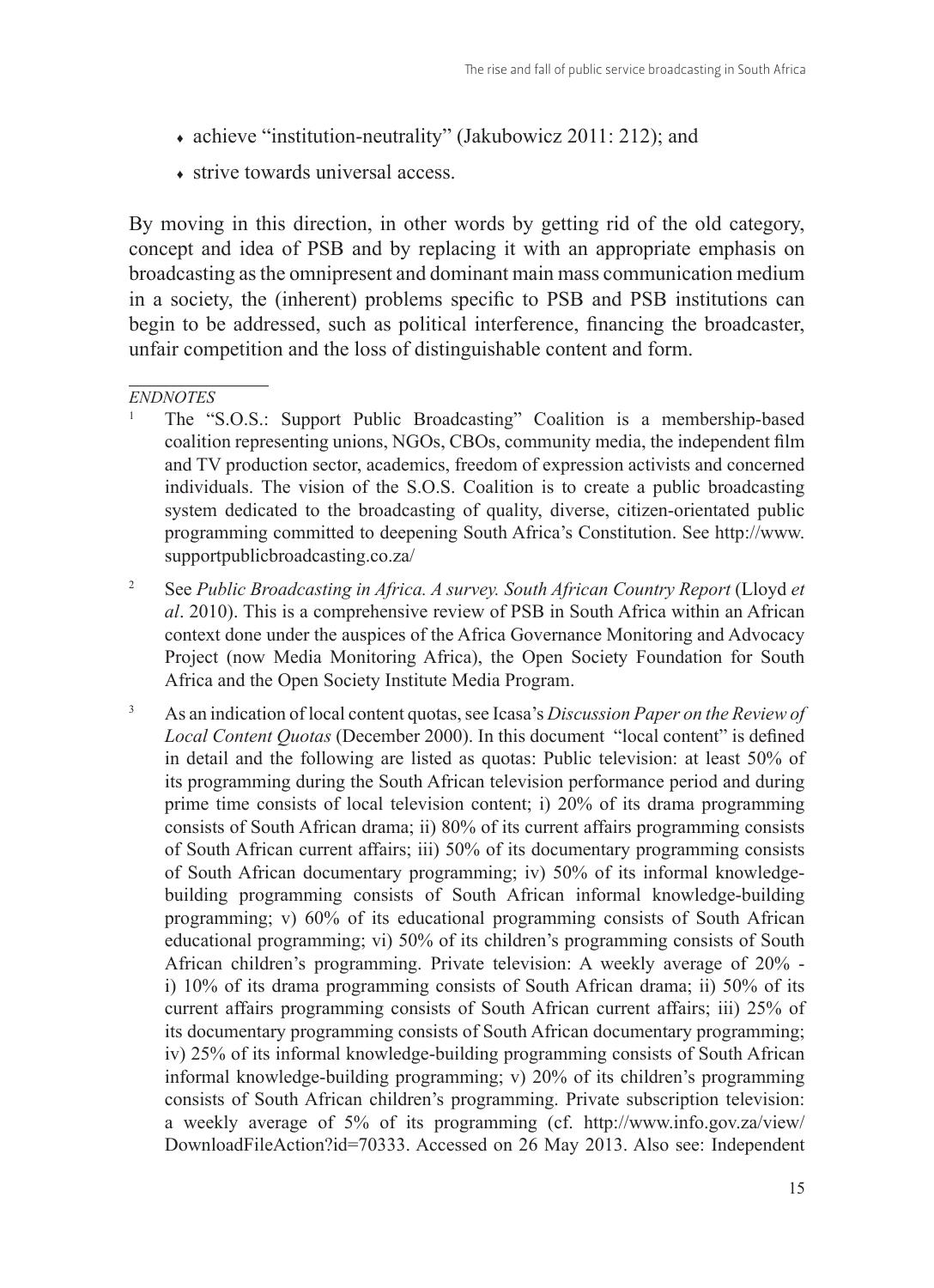Broadcasting Authority Act, 1993 (Act 153 of 1993).

- <sup>4</sup> Media Monitoring Africa (2012) assesses the quality and diversity of all SABC programming and news content across different mediums and against the background of the SABC's claim (and mandate) that it represents South Africa's national identity, diverse languages, cultures and people. In general, and over various areas of production (genres), Media Monitoring Africa recommends change and improvement (cf. e.g. 2012: 31).
- <sup>5</sup> The main problems with distributed PSB experienced at that stage in New Zeeland was finding a suitable definition for what constitutes PSB programming, the management of an incentive fund and monitoring the broadcasters.
- <sup>6</sup> The South African Media Development and Diversity Agency was set up by an Act of Parliament (Act 14 of 2002) to enable "historically disadvantaged communities and persons not adequately served by the media" to gain access to the media.
- <sup>7</sup> DigitalGovernance.org (Building and Sustaining Democratic and Accountable Governance Institutions using ICT). cf. http//www.cddc.vt.edu/digitalgov/govbroadcast-models.html Accessed on 25 April 2013.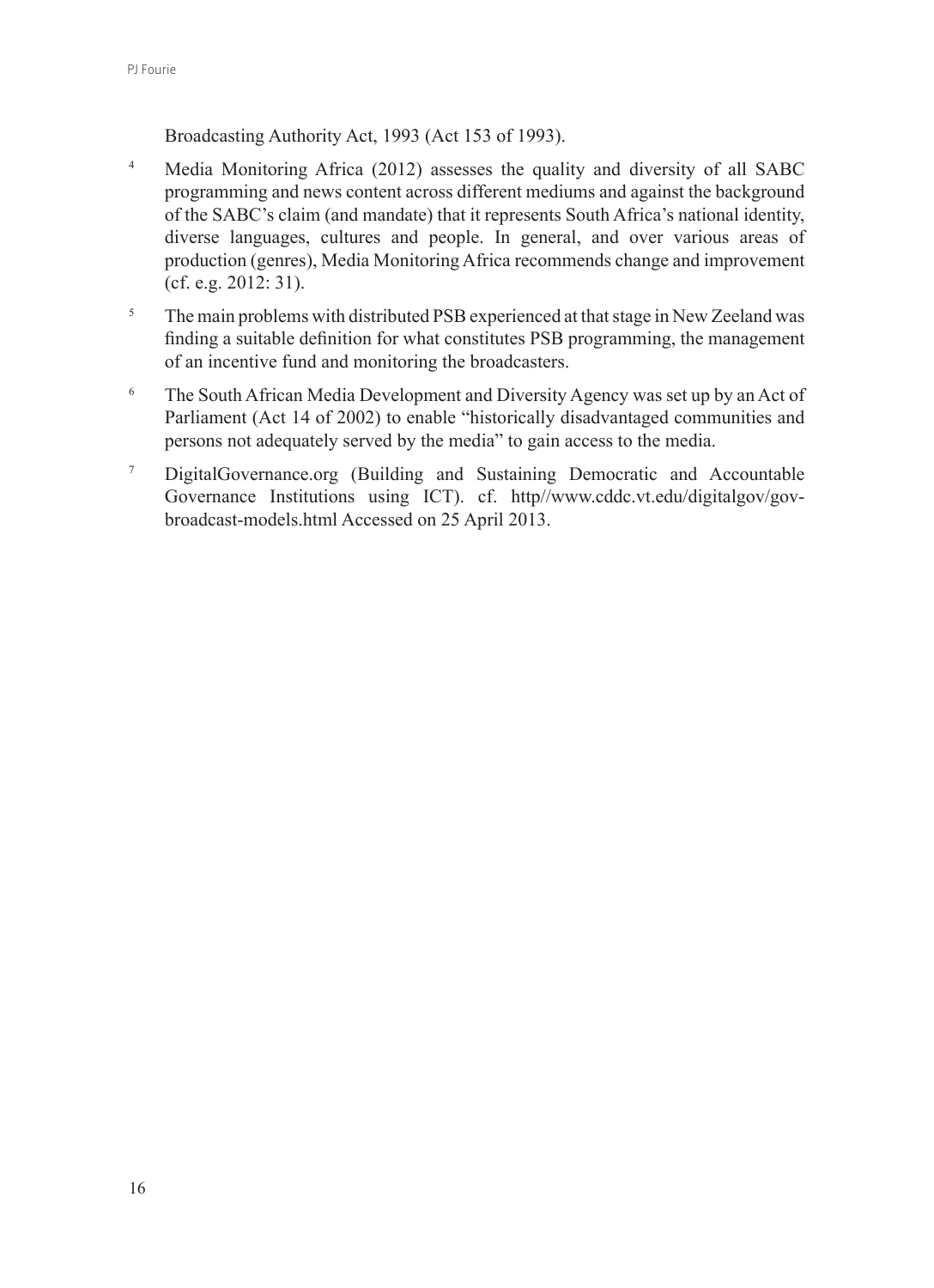#### **REFERENCES**

- Bailey, C. and Nkomo, S. 2013. Pule's SABC job for pal secret. *The Sunday Times*, 17 March: 1.
- Bardoel, J. and Brants, K. 2003. Public broadcasters and social responsibility in the Netherlands. In: Lowe, G.F. and Hujanen, T. (eds). *Broadcasting & convergence: New articulations of the public service remit*. Göteborg: Nordicom.
- Bardoel, J. and d'Haenens, L. 2008. Reinventing public service broadcasting in Europe: Prospects, promises and problems. *Media Culture Society*  2008(30): 337-355.
- Bierman, R., Leurdijk, A. and Suárez-Candel, R. 2013. Vision2020: Future strategies for PSM. An EBU Project. Conference of the International Association of Media and Communication Research. University of Dublin, Ireland. [Online]. Available at: http://Vision2020.ebu.ch [Accessed on 13/07/2013].
- Blignaut, C. 2013. SABC is going backwards Ngubane. *City Press*, 17 March: 1.
- *Business Day*. 2013. Editorial, 12 March. Impossible to run SABC behemoth. [Online]. Available at: http://www.bdlive.co.za/opinion/ editorials/2013/03/12/editorial-impossible-to-run-sabc-behemoth [Accessed on 26/03/2013].
- Coppens, T. and Saeys, F. 2006. Enforcing performance: New approaches to govern public service broadcasting. *Media, Culture & Society* 28(2): 261‑284.
- DCMS. 2009. Department for Culture, Media and Sport. Department for Business, Innovation and Skills. Digital Britain. Final Report. London: DCMS, DBIS. [Online]. Available at: http://www.culture.gov.uk/images/publications/ digitalbritain-finalreport-jun9.pdf [Accessed on 07/04/2013].
- Debrett, M. 2009. Riding the wave: Public service television in the multi-platform era. *Media, Culture & Society* 31(5): 807-827.
- Duncan, J. 2006. From national to global apartheid: Ten years of broadcasting in a democratic South Africa. In: Olorunnisola, A. (ed.). *Media in South Africa: A cross-media assessment*. New York: Edwin Mellen Press.
- Duncan, J. 2008. Executive overstretch: South African broadcasting independence and accountability under Thabo Mbeki. *Communicatio* 34(1): 21-52.
- Duncan, J. 2013. SABC crises serve the interests of power elite. *The Sunday Times*, 24 March: 4.
- Duncan, J. and Glenn, I. 2010. Turning points in South African television policy and practice since 1990. In: Moyo D. and Chuma W. (eds). *Media policy*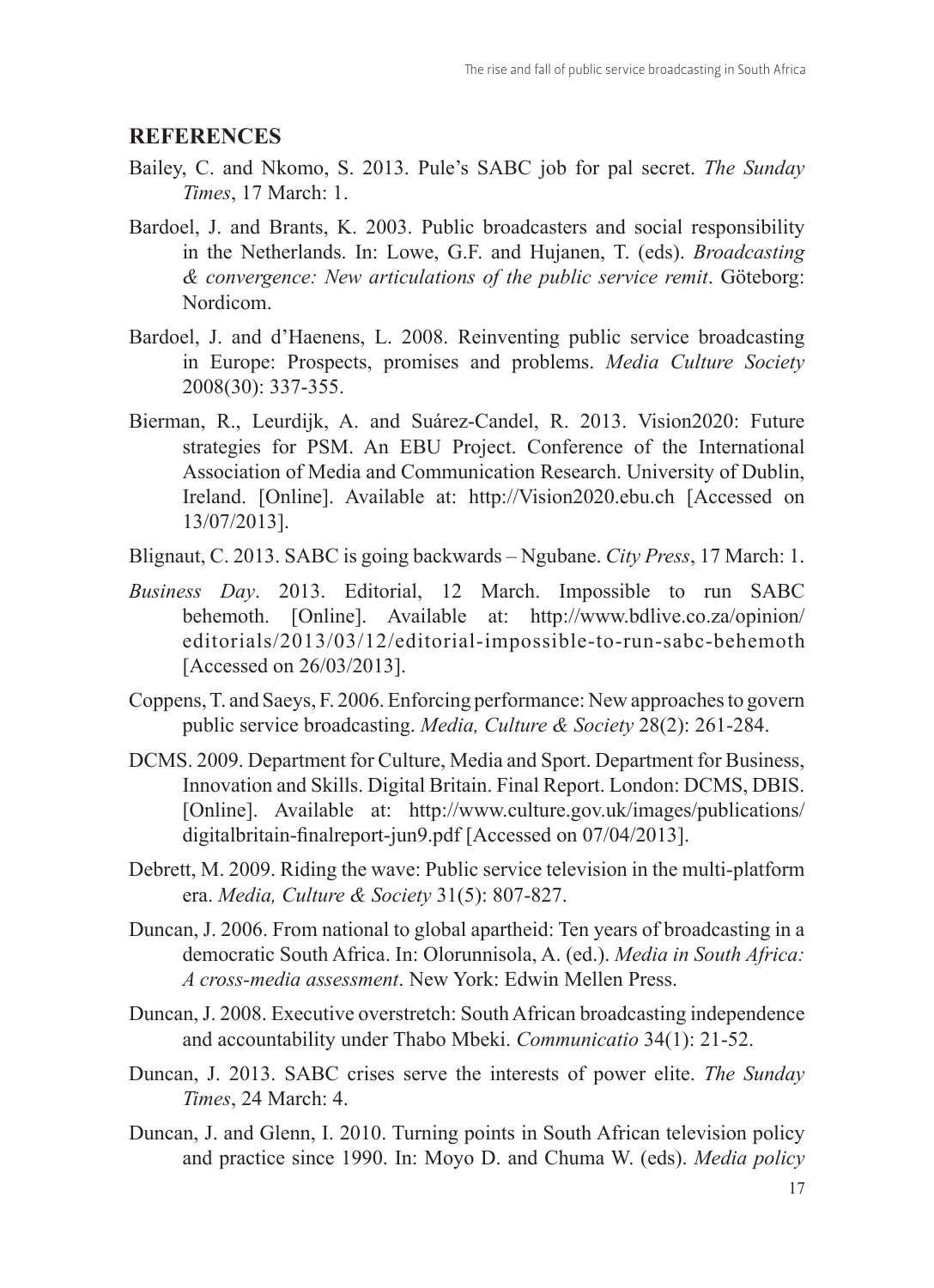*in a changing Southern Africa: Critical reflections on media reforms in the global age*. Pretoria: Unisa.

- Fourie, P.J. 2003. The future of public service broadcasting in South Africa: The need to return to basic principles. *Communicatio* 29(1&2): 148-182.
- Fourie, P.J. 2004. The market paradigm and the loss of public service broadcasting (television) for development and nation-building. *Communitas* 9: 1-19.
- Fourie, P.J. 2005. Finding a new policy model for public service broadcasting (PSB): From PSB as an institution to PSB as a genre. *Communitas* 10: 21-37.
- Fourie, P.J. 2009. 'n Terugkeer na die onderdrukking van vryheid van spraak? Ooreenkomste tussen die apartheidsregering(s) en die ANC se optrede teen die media / A return to the repression of freedom of speech? Similarities between the apartheid government(s) and the ANC's actions against the media. *Tydskrif vir Geesteswetenskappe* 49(1): 62-84.
- Fourie, P.J. 2010. Distributed public service broadcasting as an alternative model for public service broadcasting in South Africa. *Communicare* 29(2): 1-26.
- Green, P. 2013. Moenie die SAUK afskryf nie. *Rapport*, 24 March: 3.
- Hallin, D.C. and Mancini, P. 2004. *Comparing media systems: Three models of media and politics*. Cambridge: Cambridge University Press.
- Hoffstatter, S. 2013. Pule's unlawful ruling swayed TV-signal deal. *The Sunday Times*, 3 March: 2.
- Jakubowicz, K. 2002. Bringing public service broadcasting to account. In: Lowe, G.F. and Hujanen T. (eds). *Broadcasting & Convergence: New articulations of the public service remit*. Göteborg: Nordicom.
- Jakubowicz, K. 2011. Public service broadcasting: Product (and victim?) of public policy. In: Mansell, R. and Raboy, M. (eds). *The handbook of global media and communication policy.* Oxford: Wiley-Blackwell.
- Lloyd, L., Duncan, J., Minnie J. and Bussiek, H. 2010. *Public broadcasting in Africa. A survey. South African Country Report.* Johannesburg: Africa Governance Monitoring and Advocacy Project (now Media Monitoring Africa), the Open Society Foundation for South Africa and the Open Society Institute Media Program.
- Louw, E. (ed.). 1993. *South African media policy: Debates of the 1990s*. Bellville: Anthroppos.
- Louw, E. and Milton, V. 2012. *New voices over the air. The transformation of the South African Broadcasting Corporation in a changing South Africa*. New York: Hampton Press.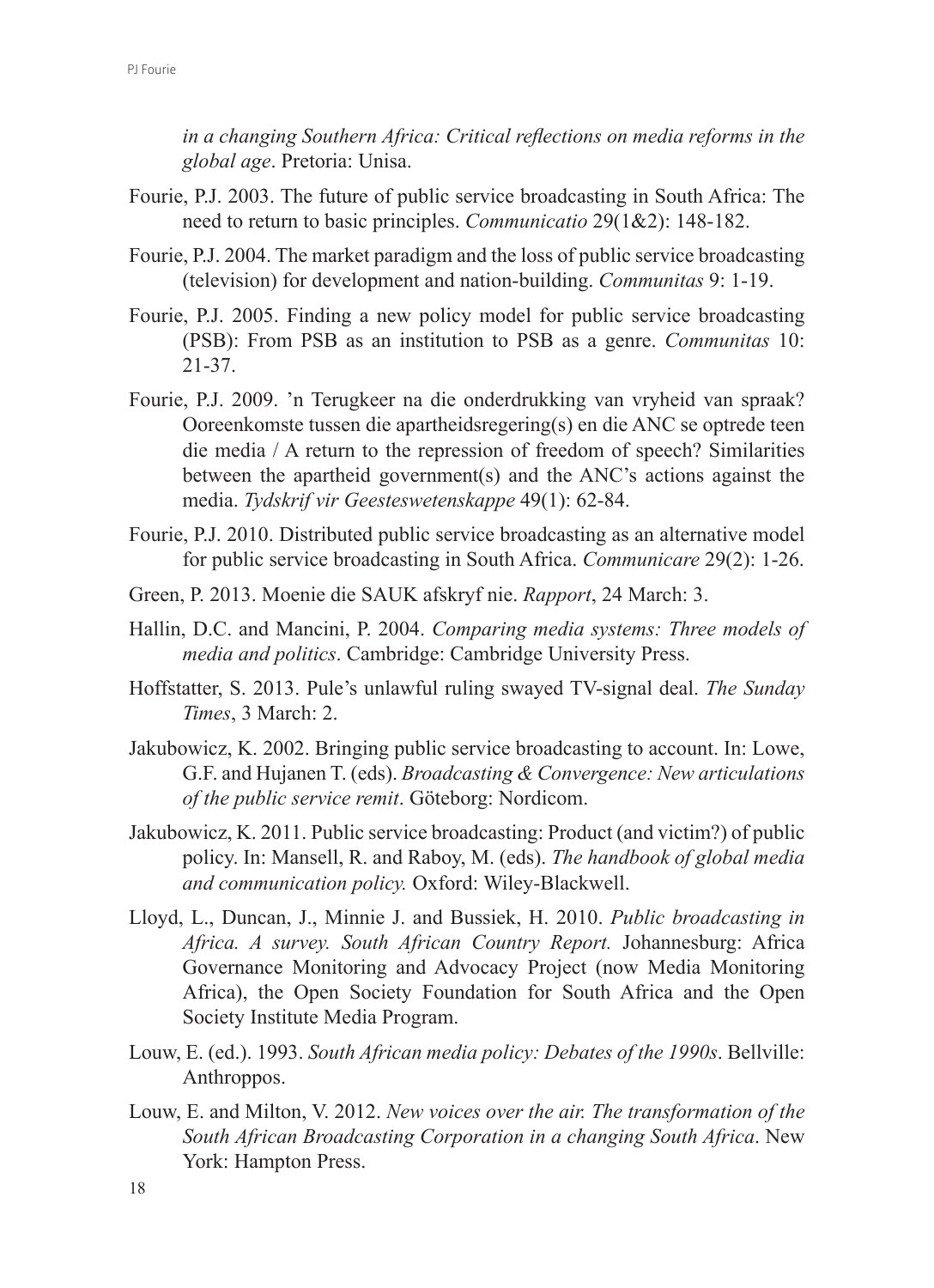- Mansell, R. and Raboy, M. 2011. Introduction: Foundations of the theory and practice of global media and communication policy. In: Mansell, R. and Raboy M. (eds). *The handbook of global media and communication policy.* Oxford: Wiley-Blackwell.
- Mbanjwa, X. and Ndlangisa, S. 2013. R25bn down the drain. *City Press*, 17 March<sup>·</sup> 1
- Media Monitoring Africa. 2012. *Lack of diversity (repeat)*. *Analysis of SABC News and Programming Report.* Johannesburg: Media Monitoring Africa. [Online]. Available at: http://www.mediamonitoringafrica.org/images/ uploads/SABC\_2012\_PDF\_Whole\_small.pdf [Accessed on 14/05/2013].
- Monare, M. 2013. History repeats itself at the SABC. *Sunday Independent*, 17 March<sup>1</sup> 16
- Mouton, S. 2012. Journalists say SABC is enforcing a Zuma bias. *The Times*, 10 December: 2.
- RIPE. 2013. Re-Visionary Interpretations of the Public Enterprise. [Online]. Available at: http://ripeat.org/ [Accessed on 13/07/2013].
- S.O.S. 2012. *Ensuring innovative citizen-oriented public broadcasting in South Africa: Vision of the 'S.O.S.: Support Public Broadcasting' Coalition*. S.O.S. Johannesburg: Friedrich Ebert Stiftung.
- South Africa. 1999. Broadcasting Act 4 of 1999. Pretoria: Government Printer.
- Strydom, T.J. 2012. SABC zaps Zapiro. *The Times*, 13 December: 1.
- Styan, J-B. 2013a. What ails the SABC? *Fin24*. [Online]. Available at: http://www. fin24.com/Companies/ICT/What-ails-the-SABC-20130319 [Accessed on 24/03/2013].
- Styan, J-B. 2013b. SAUK blaas R10,9m. Regslui maak geld uit sake teen werknemers. *Beeld*, 6 Augustus: 2.
- Teer-Tomaselli, R. 1993. Militancy and pragmatism: The genesis of the ANC's media policy. In: Louw, E. (ed.). *South African media policy: Debates of the 1990s*. Bellville: Anthroppos.
- Teer-Tomaselli, R. 1998. The public broadcaster and democracy in transformation: The 1996 Spry Memorial Lecture. *Canadian Journal of Communication* 23(2): 1-16.
- Teer-Tomaselli, R. 2005. Change and transformation in South African television. In: Wasko, J. (ed.). *A companion to television*. Malden, MA: Wily-Blackwell.